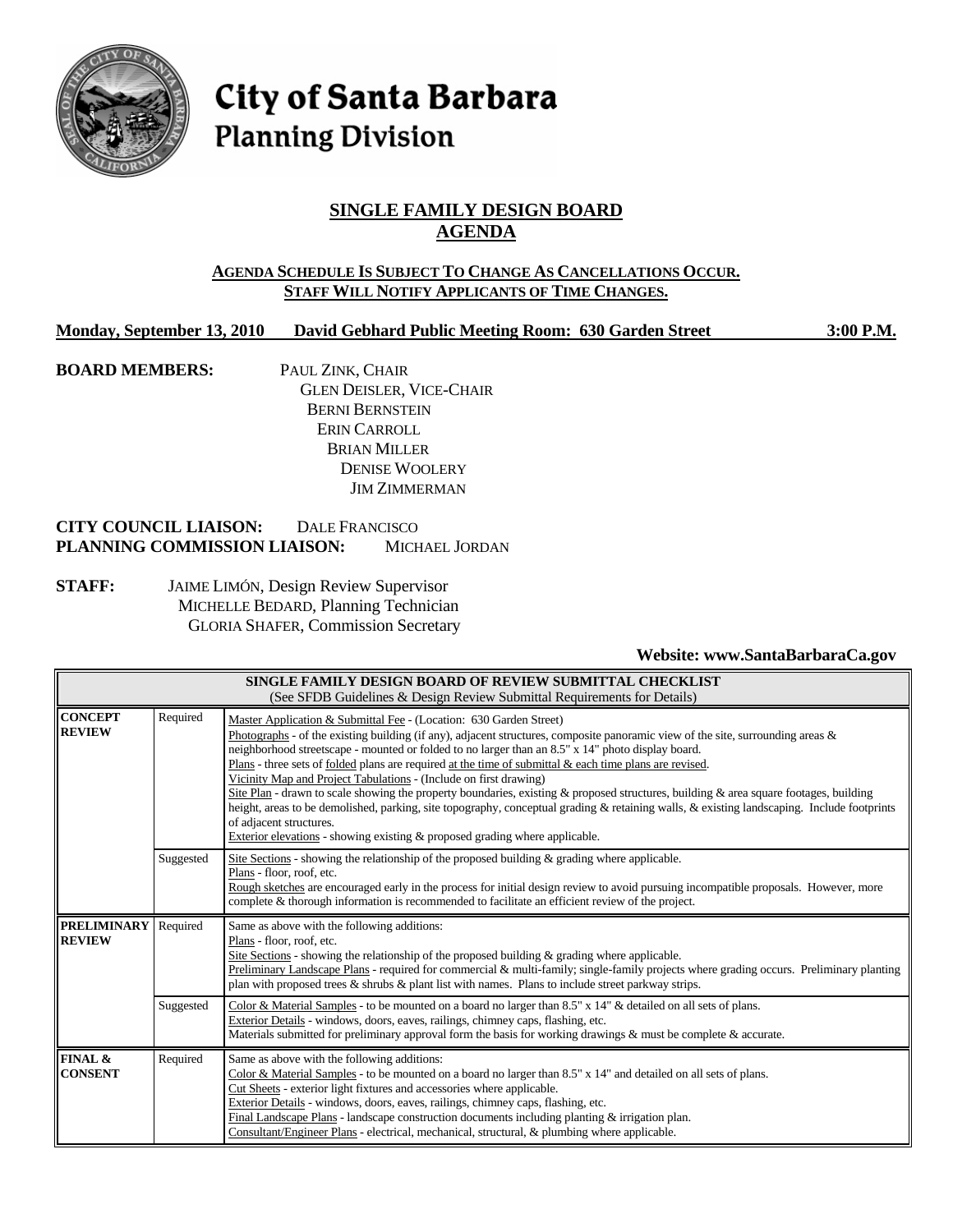## **PLEASE BE ADVISED**

- The approximate time the project will be reviewed is listed to the left of each item. It is suggested that applicants arrive 15 minutes early. The agenda schedule is subject to change as cancellations occur. Staff will notify applicants of time changes.
- The applicant's presence is required. If an applicant is not present, the item will be postponed indefinitely. If an applicant cancels or postpones an item without providing advance notice, the item will be postponed indefinitely and will not be placed on the following Single Family Design Board of Review (SFDB) agenda. In order to reschedule the item for review, a rescheduling fee will be paid and the applicant must fill out and file a Supplemental Application Form at 630 Garden Street (Community Development Department) in addition to submitting appropriate plans.
- All approvals made by the SFDB are based on compliance with Municipal Code Chapter 22.68 and with adopted SFDB guidelines. Some agenda items have received a mailed notice and are subject to a public hearing.
- The SFDB may grant an approval for any project scheduled on the agenda if sufficient information has been provided and no other discretionary review is required. Substitution of plans is not allowed, if revised plans differing from the submittal sets are brought to the meeting, motions for preliminary or final approval will be contingent upon staff review for code compliance.
- The Board may refer items to the Consent Calendar for Preliminary and Final SFDB approval.
- Conceptual comments are valid for one year. Preliminary SFDB approval is valid for one year from the date of the approval unless a time extension has been granted. Final SFDB approval is valid for two years from the date of final action unless a time extension has been granted or a Building Permit has been issued.
- **APPEALS:** Decisions of the SFDB may be appealed to the City Council. For further information on appeals, contact the Planning Division Staff or the City Clerk's office. Appeals must be in writing and must be filed with the City Clerk at City Hall, 735 Anacapa St. within ten (10) calendar days of the meeting at which the Board took action or rendered its decision.
- **AMERICANS WITH DISABILITIES ACT:** In compliance with the Americans with Disabilities Act, if you need special assistance to gain access to, comment at, or participate in this meeting, please contact the Planning Division at (805)564-5470. If possible, notification at least 48 hours prior to the meeting will enable the City to make reasonable arrangements in most cases.
- **AGENDAS, MINUTES and REPORTS**: Copies of all documents relating to agenda items are available for review at 630 Garden St. and agendas and minutes are posted online at www.SantaBarbaraCa.gov/sfdb. Materials related to an item on this agenda submitted to the SFDB after distribution of the agenda packet are available for public inspection in the Community Development Department located at 630 Garden St., during normal business hours. If you have any questions or wish to review the plans, please contact Michelle Bedard at (805) 564-5470 extension 4551, or by email at mbedard@santabarbaraca.gov. Our office hours are 8:30 a.m. to 4:00 p.m., Monday through Thursday, and every other Friday. Please check our website under City Calendar to verify closure dates.

# **LICENSING ADVISORY:**

The Business and Professions Code of the State of California and the Municipal Code of the city of Santa Barbara restrict preparation of plans for certain project types to licensed professionals. Applicants are encouraged to consult with Building and Safety Staff or Planning Staff to verify requirements for their specific projects.

Unlicensed persons are limited to the preparation of plans for:

- $\triangleright$  Single or multiple family dwellings not to exceed four (4) units per lot, of wood frame construction, and not more than two stories and basement in height;
- $\triangleright$  Non-structural changes to storefronts; and,
- $\blacktriangleright$  Landscaping for single-family dwellings, or projects consisting solely of landscaping of not more than 5,000 square feet.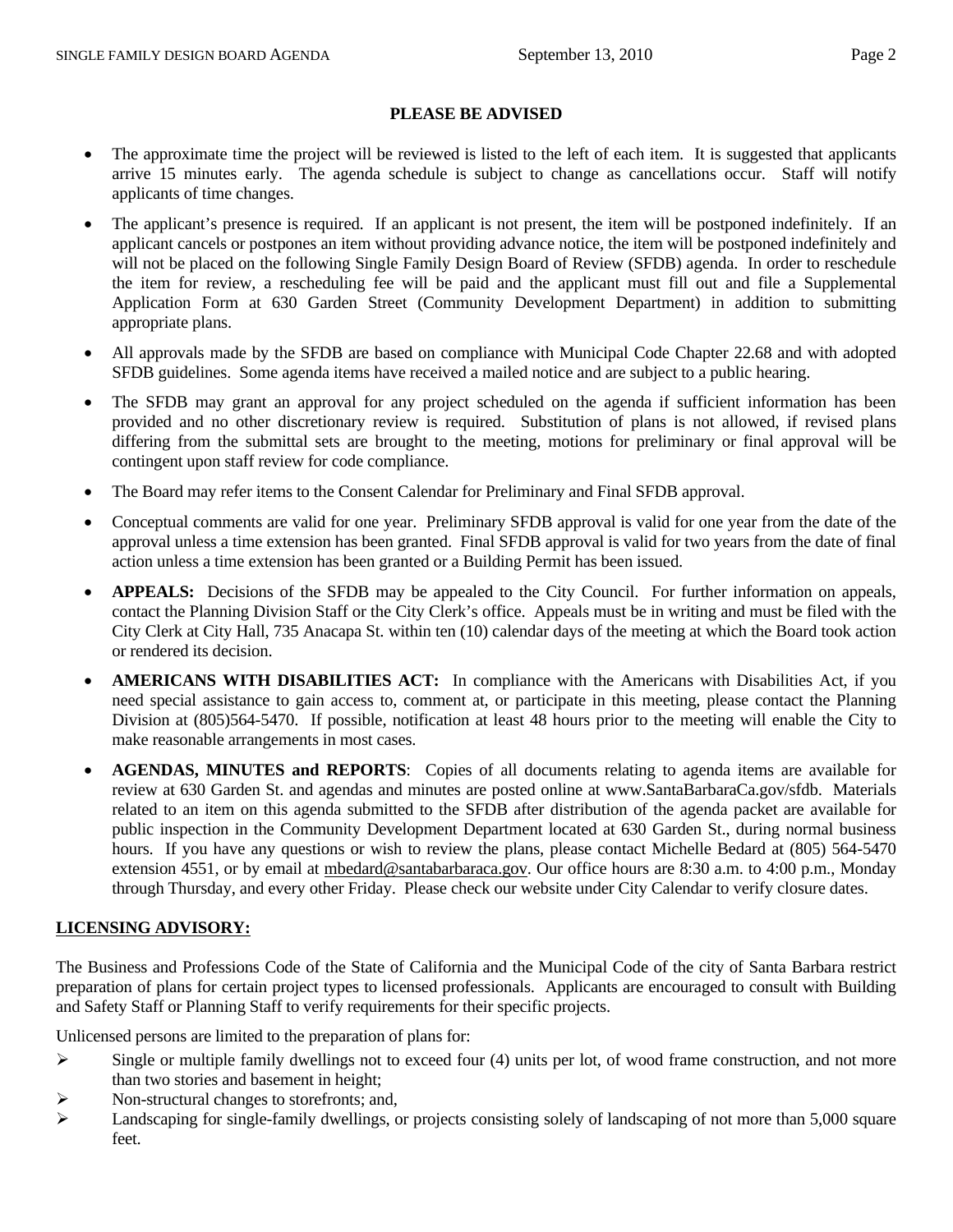#### **NOTICE:**

- 1. On Wednesday, September 8, 2010, this Agenda was duly posted on the indoor and outdoor bulletin boards at the Community Development Department, 630 Garden Street, and online at www.SantaBarbaraCa.gov.
- 2. This regular meeting of the Single Family Design Board will be broadcast live on City TV-18, or on your computer via http://www.santabarbaraca.gov/Government/Video/ and then clicking City TV-18 Live Broadcast. City TV-18 will also rebroadcast this meeting in its entirety the following Wednesday morning at 8:00 a.m. An archived video copy of this meeting will be viewable on computers with high speed internet access the following Wednesday at www.santabarbaraca.gov/sfdb and then clicking *Online Meetings.*

#### **GENERAL BUSINESS:**

A. Public Comment:

Any member of the public may address the Single Family Design Board for up to two minutes on any subject within their jurisdiction that is not scheduled for a public discussion before the Board on that day. The total time for this item is ten minutes. (Public comment for items scheduled on today's agenda will be taken at the time the item is heard.)

- B. Approval of the minutes of the Single Family Design Board meeting of August 30, 2010.
- C. Consent Calendar of September 7 and September 13, 2010.
- D. Announcements, requests by applicants for continuances and withdrawals, future agenda items, and appeals.
- E. Subcommittee Reports.

## **FINAL REVIEW**

#### **1.** 2010 EMERSON AVE R-2 Zone

| Assessor's Parcel Number:  | 025-401-002              |
|----------------------------|--------------------------|
| <b>Application Number:</b> | MST2009-00294            |
| Designer:                  | Mark Morando             |
| Owner:                     | Simon and Cathy Bradford |
|                            |                          |

(Proposal to address violations in ENF2009-00219 by permitting as-built alterations to the second floor of the existing 1,981 square foot single-family residence. The project includes replacement of the American four square gable dormer with a full front gable with French Doors and roof deck, addition of two side-facing gable dormers totaling 71 square feet, replacement of the widow's walk, replacement of the rear kitchen window and rear door, and removal of paving in the front yard. The project received Staff Hearing Officer approval on 7/28/10 (Resolution No. 039-10) for three modifications: to allow a small portion of the roof of the front gable to increase in height within the interior setback; for the north side dormer to exceed the solar access limit; and for parking within the required fifteen foot front setback. The proposed total of 2,052 square feet on the 8,739 square foot lot in the Mission Area Special Design District is 83% of the maximum floor to lot area ratio.)

## **(Preliminary Approval was granted 8/30/2010. Final Approval is requested.)**